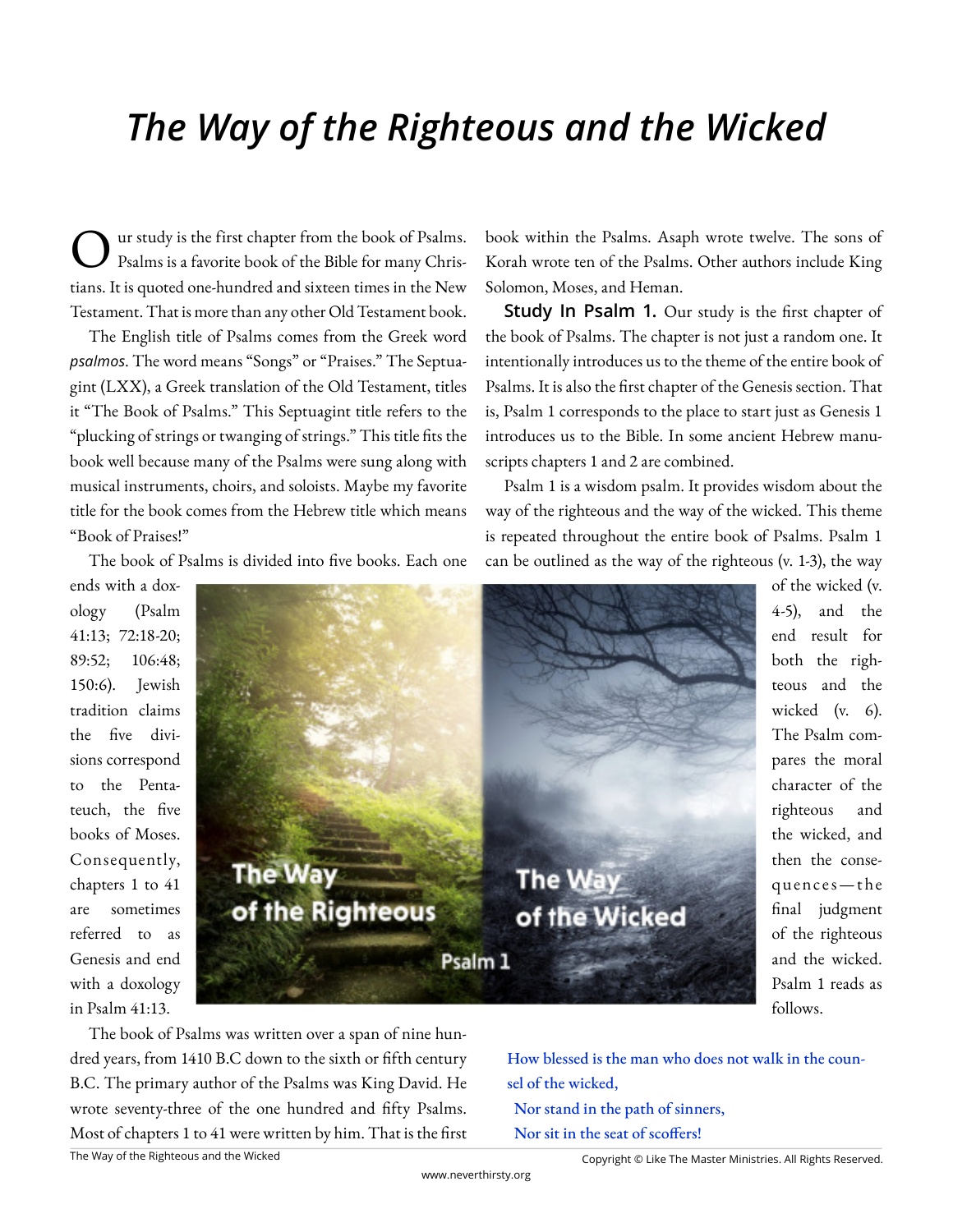But his delight is in the law of the LORD, And in His law he meditates day and night. He will be like a tree firmly planted by streams of water, Which yields its fruit in its season And its leaf does not wither;

And in whatever he does, he prospers.

The wicked are not so,

 But they are like chaff which the wind drives away. Therefore the wicked will not stand in the judgment, Nor sinners in the assembly of the righteous. For the LORD knows the way of the righteous,

 But the way of the wicked will perish. Psalm 1:1-6 (NASB)

**Way of the Righteous (v 1-3).** Verse 1 introduces us to the first of two types of people described in this psalm. He is the righteous person. But we will not be told that until we arrive at verse 5. Verse 1 just starts describing the person who is blessed. The Psalm wants to capture our attention. It wants us to start wondering who is the blessed man? The first thing English readers need to understand is what is the meaning of the word "blessed." The answer is in the Hebrew word that is translated as "blessed." It also means "happy." It refers to,

A heightened state of happiness and joy, implying very favorable circumstance and enjoyment.<sup>1</sup>

There is another curiosity about this word "blessed." It does not refer to a single blessing or state of happiness. The Hebrew word is actually plural. This suggests multiple blessings. So, when we are told "How blessed is the man," the message is the righteous man receives many blessings.

Next, it is important to know that there are two Hebrew words that are often used for the word "not." One refers to potentially or maybe being "not." But the Hebrew word that is used here is *lo*. This word means absolutely not! That is, there is no room for exceptions.

Then we are told the person who is blessed does not do

three things. First, this person absolutely does not walk in the counsel of the wicked. Second, this person does not stand with sinners. Third, this person does not sit in the seat of scoffers.

*Pattern of Developing Relationships.* There are two patterns the Holy Spirit warns us to avoid in verse 1. The first pattern is one of behavior. Notice the blessed person does not walk in the counsel, stand in the way, or sit in the seat of the ungodly. The word "counsel" refers to receiving advice. That is, the person who is blessed avoids the counsel of the wicked. He does not follow the counsel of the ungodly. Why would anyone listen to the counsel of the ungodly when Proverbs 1:1-6 reminds us that Scripture gives us wisdom, knowledge, understanding, discretion, and guidance? Proverbs 1:7 reminds us that the fear of the Lord is the beginning of knowledge, and the ungodly reject God. So, what is the meaning of the expressions, "standing in the way" and "sitting in the seat?" Dr. J. Vernon McGee makes this helpful comment,

Blessed is the man, or happy is the man, who does not walk in the counsel of the ungodly, nor stand in the way of sinners, nor sit in the seat of the scornful. The person who does these things is not a happy person. He goes through three stages. First, he associates with the ungodly, then he gets in with sinners, and finally he joins in with the scornful.<sup>2</sup>

There is a regression of behavior described in this verse. The happy person avoids walking in or accepting and following ungodly counsel, and ultimately, spending a great amount of time with the ungodly. He does not walk, stand, or sit with the ungodly and joining in with their ungodly behavior and activities.

*Pattern of Association With the Ungodly.* The second pattern in this verse is that the blessed person is careful with whom he or she associates. Why should the blessed person avoid the wicked? Proverbs 3:33 gives us a good reason. It says,

<sup>1.</sup> James Swanson, Dictionary of Biblical Languages with Semantic Domains : Hebrew (Old Testament) (Oak Harbor: Logos Research Systems, Inc., 1997).

<sup>2.</sup> J Vernon McGee. Joshua through Psalms. Thomas Nelson Publishers. 1982. vol. 2. p. 661.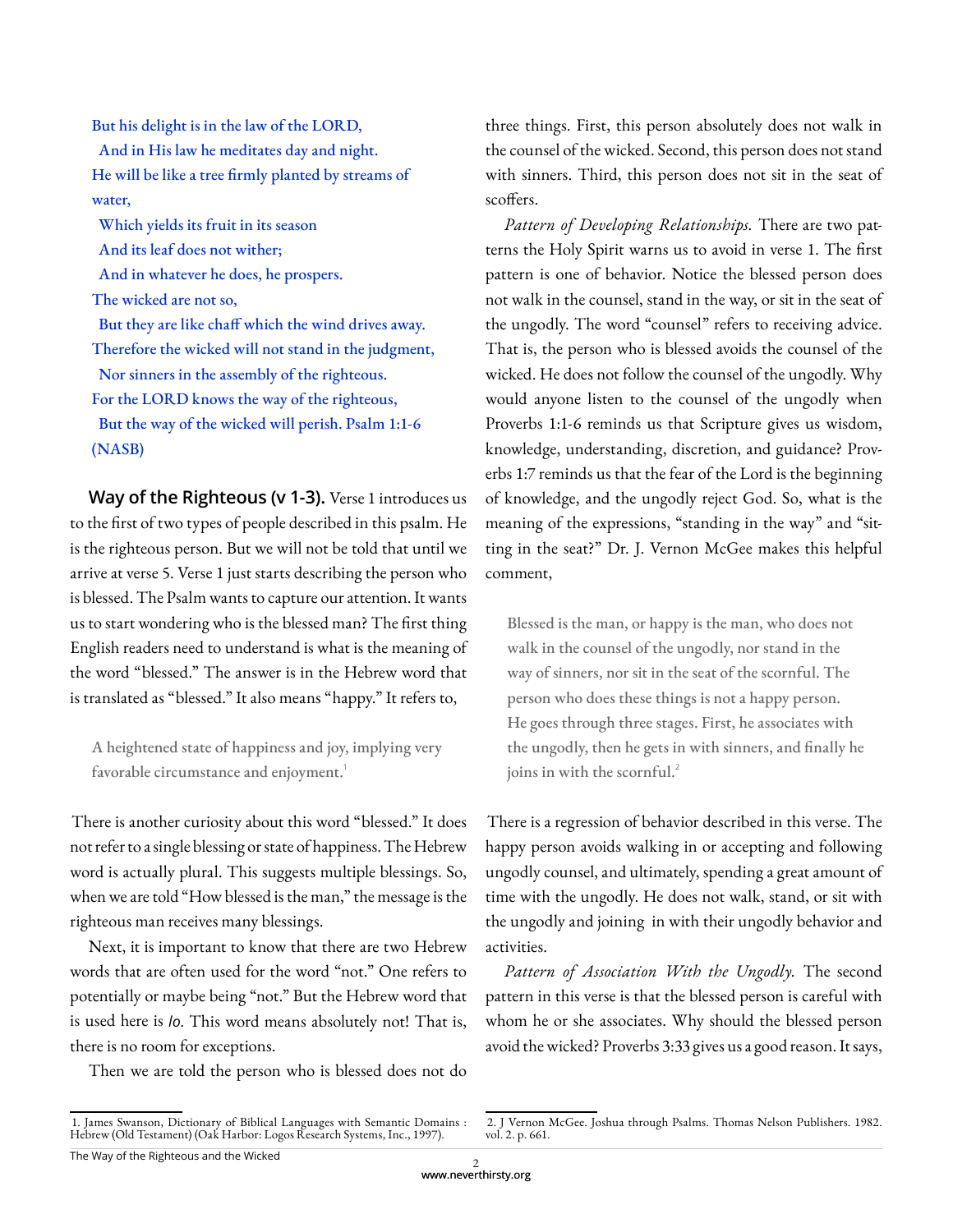## The curse of the LORD is on the house of the wicked, But He blesses the dwelling of the righteous. Proverbs 3:33 (NASB)

Here we are told the LORD has cursed the wicked. Therefore, why would a blessed person seek counsel from someone who is cursed? Do you seek counsel from the wicked? The message of Proverbs 3:33 is that the ungodly counselor has a major disadvantage. This also raises the question as to why a Christian counselor would use the advice of the ungodly, even if they do have the title or credentials of a psychologist after their name!

Psalm 5:4-5 adds this about the wicked.

For You are not a God who takes pleasure in wickedness; No evil dwells with You. The boastful shall not stand before Your eyes; You hate all who do iniquity. Psalm 5:4-5 (NASB)

In this passage King David states that God does not like wickedness. The last line of verse 5 says God hates all who sin. That is, God hates the ungodly as compared to His love for the righteous. So, why seek counsel from those whom God hates in comparison to His love for believers?

Psalm 11:5-7a echoes the same truth. It says,

The LORD tests the righteous and the wicked, And the one who loves violence His soul hates. Upon the wicked He will rain snares; Fire and brimstone and burning wind will be the portion of their cup. For the LORD is righteous, He loves righteousness; Psalm 11:5-7a (NASB)

This Psalm teaches us a truth we often miss. God reveals His righteousness by punishing the wicked. The wicked have more problems than is revealed to us. Proverbs 11:18 says,

The wicked earns deceptive wages,

## But he who sows righteousness gets a true reward. Proverbs 11:18 (NASB)

The wicked are manipulative, but that is not true of the blessed person. Consequently, Proverbs 10:16 states,

The wages of the righteous is life, The income of the wicked, punishment. Proverbs 10:16 (NASB)

Now, who are the sinners? They are those who "miss the mark." They fail to measure up to God's moral standard in many ways. They willingly violate God's standards. They miss the mark God has set.

The scoffers are those who reject or mock God. Listen to these statements about the scoffer from the book of Proverbs. Proverbs 9:8 says,

Do not reprove a scoffer, or he will hate you . . . Proverbs 9:8 (NASB)

Proverbs 13:1b states,

## ... but a scoffer does not listen to rebuke. Proverbs 13:1b (NASB)

Proverbs 1:22 and 14:6 reveal the scoffer hates knowledge. That means the scoffer hates biblical wisdom. Scoffers include the atheists, and anyone who rejects the teachings of the Bible.

*Summary of Verse 1.* In all three descriptions, the wicked, the sinners, and the scoffers are always in the plural in the Hebrew, but the blessed man is only in the singular. So the picture that is painted of the blessed person is a single person who resists associating with many different ungodly people. Also, the words "walk, stand, and sit" are in the imperfect tense. This implies the blessed person repeatedly chooses to not spend time with the ungodly. Sadly, some Christians urge us to make close friends with the ungodly, or spend time with scoffers such as those from cults. Their goal is to make friends in order to eventually share the gospel. But this verse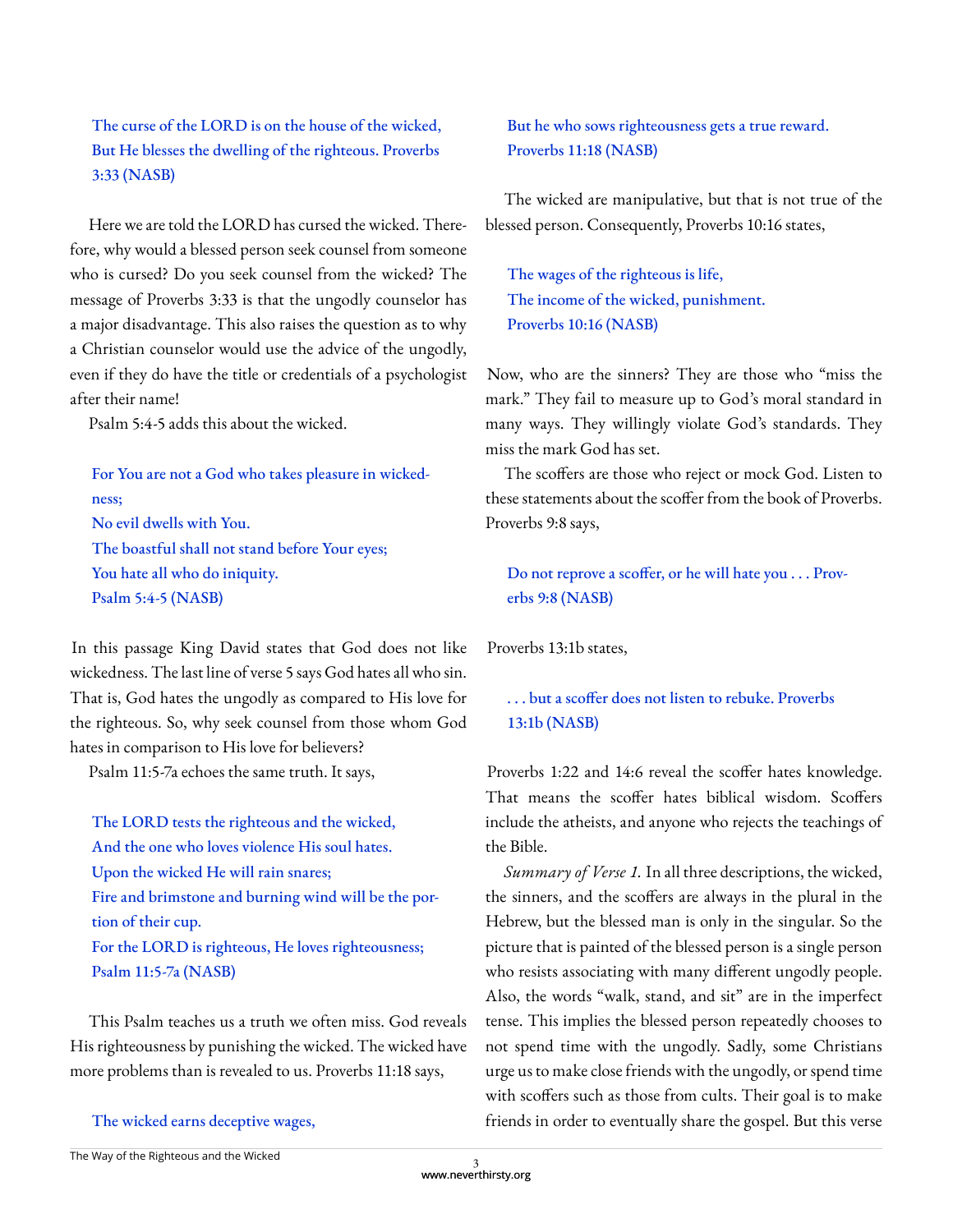warns the blessed to not seek such friendships. Yet, it does not prohibit spending time with them to share the gospel. We are commanded to share the gospel but not to join in ungodly behavior. There is a fine balance. We must remember that the apostle Paul warns us to avoid bad company in 1 Corinthians 15:33-34 when he wrote these words,

Do not be deceived: "Bad company corrupts good morals." Become sober-minded as you ought, and stop sinning; for some have no knowledge of God. I speak this to your shame. 1 Corinthians 15:33-34 (NASB)

The Hebrew word for "delight" is *hepes*. It means "joy" or "pleasure." The blessed person enjoys the law of the LORD. Notice the strong contrast between verses 1 and 2. In verse 1, the blessed man avoids the wicked, the sinner, and the scoffer; but in verse 2, he takes great pleasure in the law of the LORD. That is, he delights in what God has written. He enjoys the Bible or the Scriptures. This describes the heart attitude of the blessed person.

The Hebrew word for "meditates" is *hagah*. It is an onomatopoeic word. It mimics the sound of an animal such as a lion roaring over its food or a dove moaning. The word is translated as "murmur" in Psalm 119:11. Because many believers

> are confused about the meaning of meditate, we will examine a few verses to help us understand its meaning. The first verse is Joshua

1:8. It says,

This book of the law shall not depart from your mouth, but

He echoes the message of Psalm 1:1. This gives us our first principle. Blessed is the man who avoids forming close relationships with the ungodly. There is no good reason to constantly spend time with the ungodly. The



only purpose for spending time with the ungodly is to share the gospel, or if they are in our family. We cannot avoid our families. We are warned against seeking to establish friendships. Verse 1 is like one of the ten beatitudes found in the Sermon on the Mount. It teaches us who is blessed.

*Blessed Man Delights in the LORD (v 2).* So, verse 1 taught us what the blessed or happy person does not do. Now verse 2 teaches us what the blessed or happy person does do. Verse 2 says,

But his delight is in the law of the LORD, And in His law he meditates day and night. Psalm 1:2 (NASB)

you shall meditate on it day and night, so that you may be careful to do according to all that is written in it; for then you will make your way prosperous, and then you will have success. Joshua 1:8 (NASB)

This is a great verse. While it is spoken to the nation of Israel, it also applies to us as we will soon discover in verse 3. Here Joshua urged the people to meditate on the law so that they would be obedient. In Deuteronomy 17:18-20, the king of Israel was to read the law every day of his life so that he would be careful to be obedient to the LORD and not become proud.

Psalm 63:6 tells us that meditation also includes God.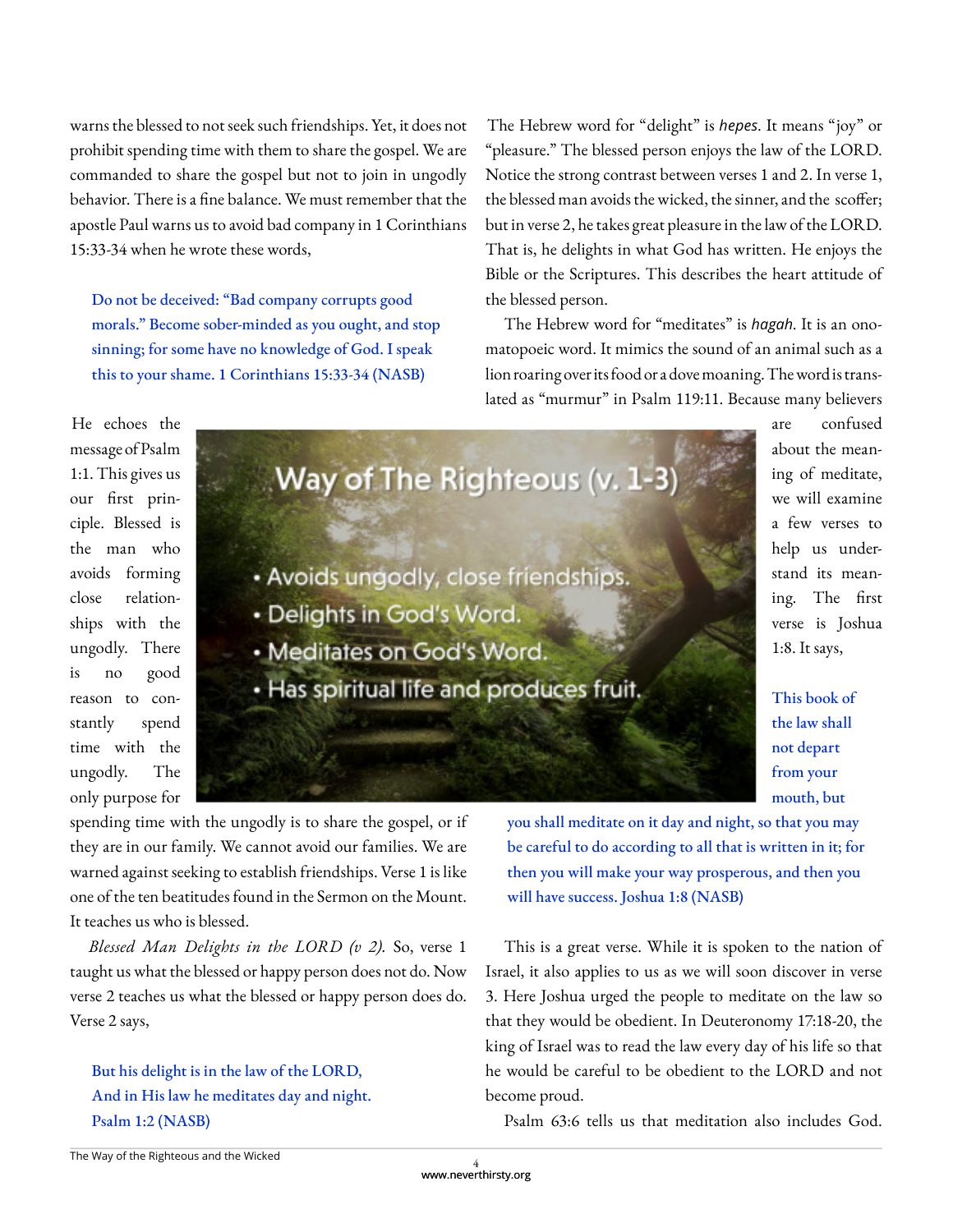Here is the verse,

When I remember You on my bed, I meditate on You in the night watches, Psalm 63:6 (NASB)

David said that he meditated on God in the night hours while lying on his bed. Have you ever gone to bed in the quiet of the night and just thought about God and what He has done? That is what David did. Psalm 71:24 adds this,

My tongue also will utter [or meditate upon] Your righteousness all day long. . . Psalm 71:24 (NASB)

That means meditation includes thinking on and speaking of God's righteousness or His attributes. Psalm 77:12 adds,

I will meditate on all Your work And muse on Your deeds. Psalm 77:12 (NASB)

Now meditation includes the works of God. Psalm 143:5 states,

I remember the days of old; I meditate on all Your doings; I muse on the work of Your hands. Psalm 143:5 (NASB)

Now we can summarize meditation as thinking upon Scripture for the purpose of being obedient or being righteous. But meditation also includes thinking about God Himself, His righteousness, His works, His deeds, His doings, and the works of His hands. Meditation then is much more than striving to be holy. Meditation includes a pursuit to deeply know God.

So, what is the message of Psalm 1:2? With whom does the blessed person want to spend time? The second principle is that the blessed person delights in the Word of God more than the ungodly on Facebook, Instagram, TikTok, Twitter, television or in a secular novel. The blessed person takes pleasure in the study of Scripture more than in spending time with the ungodly.

Notice the Holy Spirit is not telling us that the blessed man meditates in the Word because of some duty. He does it because he or she loves the words of the Lord and in the Lord Himself. It is the LORD who provides counsel in Scripture. The blessed person would rather stand or sit in a seat in order to read and study what the LORD has said. He seeks a relationship with Yahweh. This gives us the third principle, the blessed meditates on the Word of God.

*Blessed Man's Reward (v 3).* Verse 3 introduces us to the reward the Lord gives to the blessed man.

He will be like a tree firmly planted by streams of water, Which yields its fruit in its season And its leaf does not wither; And in whatever he does, he prospers. Psalm 1:3 (NASB)

Now we are told the blessed man will be like a tree planted next to many streams of water. He will produce fruit in season and never, ever wither. He will always prosper even in the winter or the drought of the summer. The blessed person is not like the wicked, sinners, or scoffers. The Hebrew word that is translated as prosper does not necessarily mean money.

The message of this verse is that God has planted the blessed person. He is blessed because God has made it happen and sustains him or her. There is a hint of eternal security in this verse. It reminds me of Philippians 1:6 which says,

For I am confident of this very thing, that He who began a good work in you will perfect it until the day of Christ Jesus. Philippians 1:6 (NASB)

Verse 3 gives us another principle. The blessed person has spiritual life and produces spiritual fruit. His or her relationship with the Almighty is why this person is blessed.

**Way of the Wicked (v 4-5).** Verse 4 now describes the wicked. It says,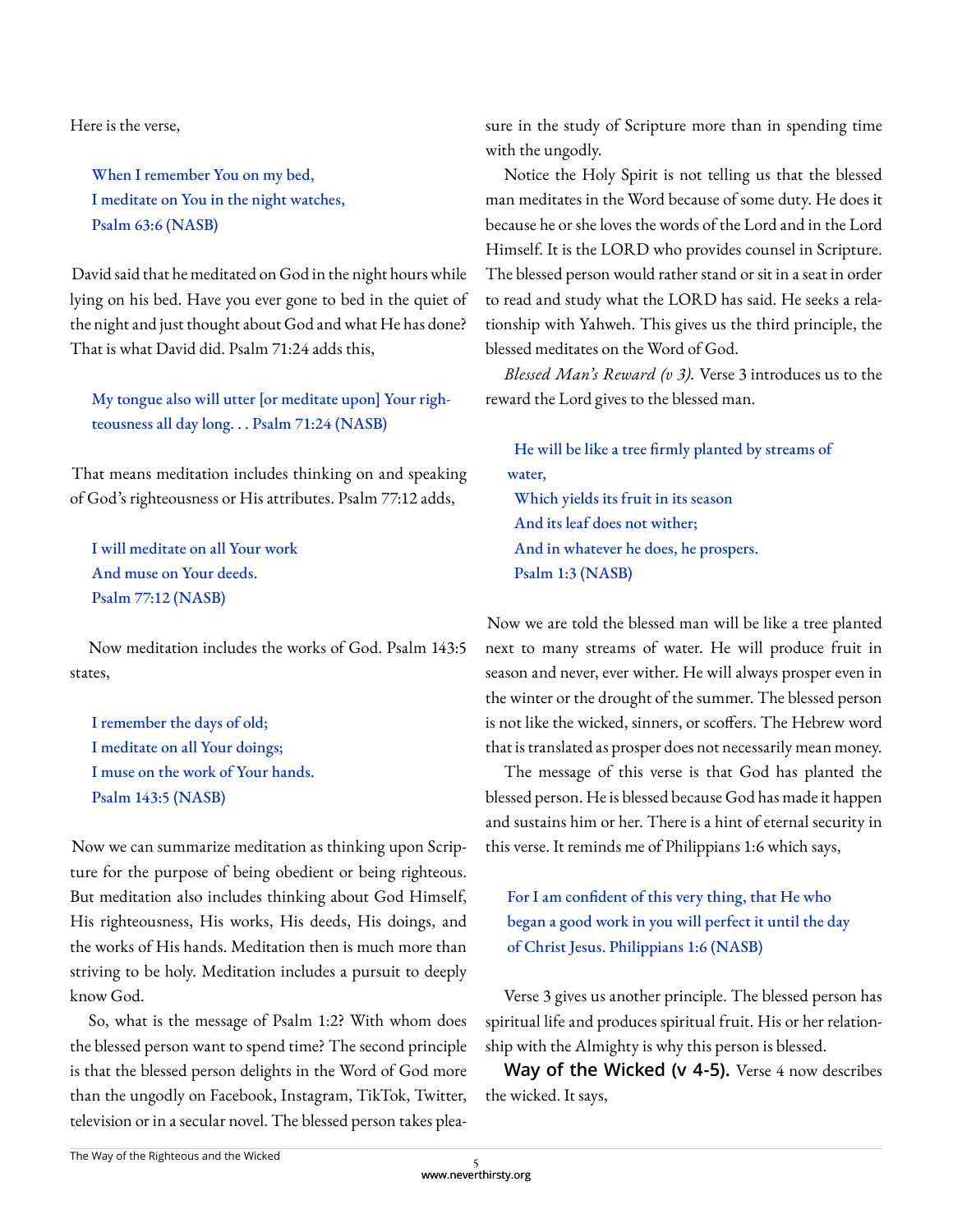#### The wicked are not so . . . Psalm 1:4a (NASB)

The message is simple. The wicked are not like the blessed person. Again, the Hebrew word lo is used for not. The wicked are absolutely not like that. The wicked want to associate with other wicked people. Romans 1:32 states that the wicked want the righteous to join them in committing sin. And 1 Peter 4:3-4 reveals the Holy Spirit warns us to avoid being pressured to commit sin. It says,

For the time already past is sufficient for you to have carried out the desire of the Gentiles, having pursued a

#### Psalm 1:4b (NASB)

That is, the blessed man is like a firmly planted tree, but the wicked are like chaff that the wind drives away. That is the second principle of the wicked. The wicked are unstable, and unhappy. We do not understand how miserable and unhappy the ungodly truly are. In fact, they cannot understand how much God has blessed the righteous and how much He has made us happy.

*Wicked Man's Punishment (v 5).* Next, the Holy Spirit announces the ultimate destiny of the wicked. We are told that on the day of judgment they will not stand.

course of sensuality, lusts, drunkenness, carousing, drinking parties and abominable idolatries. In all this, they are surprised that you do not run with them into the same excesses of dissipation, and



they malign you . . . 1 Peter 4:3-4 (NASB)

When verse 4 says, "The wicked are not so," we are to understand that the wicked do not delight in reading Scripture either. Nor do they meditate day and night on God and how to be righteous. That is the first principle of the wicked or the ungodly.

Then the last line of verse 4 tells us the wicked are not like the righteous in verse 3. They are not like a tree that God has planted by many streams of water. The last line of verse 4 says the wicked are like chaff,

But they are like chaff which the wind drives away.

Now we discover the identity of the blessed person. The righteous are the opposite of the wicked, the sinners, and the scoffers. Malachi 3:18-4:3 summarizes verses 4 and 5. It says,

"So you will again distinguish between the righteous and the wicked, between one who serves God and one who does not serve Him. For behold, the day is coming, burning like a furnace; and all the arrogant and every evildoer will be chaff; and the day that is coming will set them ablaze," says the LORD of hosts, "so that it will leave them neither root nor branch. But for you who fear My name, the sun of righteousness will rise with healing in its wings; and you will go forth and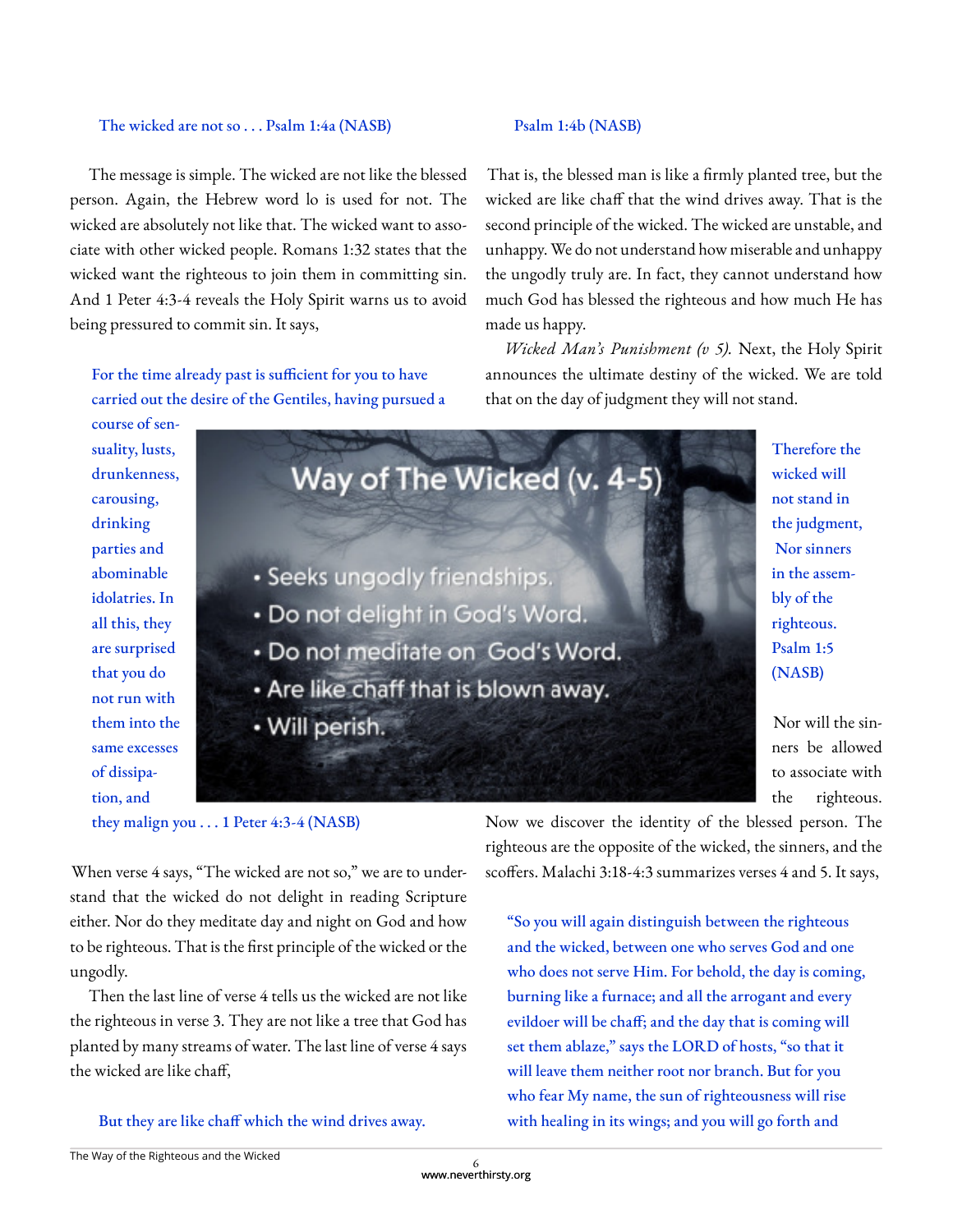skip about like calves from the stall. You will tread down the wicked, for they will be ashes under the soles of your feet on the day which I am preparing," says the LORD of hosts. Malachi 3:18-4:3 (NASB)

The implication of Psalm 1:5 and Malachi 3:18-4:3 is that the wicked will try to survive judgment. They will long to be with the righteous, but God will not allow it. At the White Throne Judgment, described in Revelation 20:11-15, we are told their deeds will be reviewed as proof they deserve the Lake of Fire. Matthew 7:21-23 suggests that on that day they

will tell Christ about all the good things they did in His name. They will say they prophesied, cast out demons, and did many miracles. But Christ will say, "I never knew you." Their deeds will d e m o n s t r a t e that they enjoyed receiving counsel from other wicked people.

They enjoyed standing and talking with sinners. They enjoyed sitting with those who scoffed at God and the Bible. They did not delight in the Word of God and did not enjoy meditating on Scripture and on God Himself. Psalm 1:5 says they will not stand in the day of judgment. This means they will try to defend themselves, but they will not succeed. They will not be allowed to live forever with the righteous.

Consequently, they will be like chaff. Malachi 4:1 says they "will be chaff; and the day that is coming will set them ablaze." This gives us the next principle of the wicked. They will be condemned.

**The Way of the Righteous and the Wicked.** 

Finally, verse 6 summarizes the chapter with this,

For the LORD knows the way of the righteous, But the way of the wicked will perish. Psalm 1:6 (NASB)

This is a warning that Yahweh knows what every person is truly like. God knows your every deed, whether it is in public or in the privacy of your home. God knows your thoughts, and your heart's desire. He knows if you are a righteous person or a wicked person. He knows your way. He knows if your way

> is like that of the righteous or that of the way of the wicked. The wicked will perish. They will be burned like chaff and set ablaze. That is the concluding principle of the ungodly. But the righteous will receive blessings in this life and in eternity. That is the concluding principle for the

righteous person. It is a warning. The wicked will perish, and it is a call to be righteous.

**Conclusion.** I was thinking about this passage of Scripture. One might say I was meditating on this passage of Scripture. What is the message of this passage of Scripture? What is the point of this passage? We are told who the blessed person is. He or she is the righteous person. Is it not interesting that we were repeatedly told this is the blessed person, but we ask ourselves, "Who is the blessed person?" The wicked person, the sinner, and the sinner are not difficult to understand. Then in verses four and five, we are told who they are like. Our question is, "What is this psalm all about? What is the

www.neverthirsty.org 7